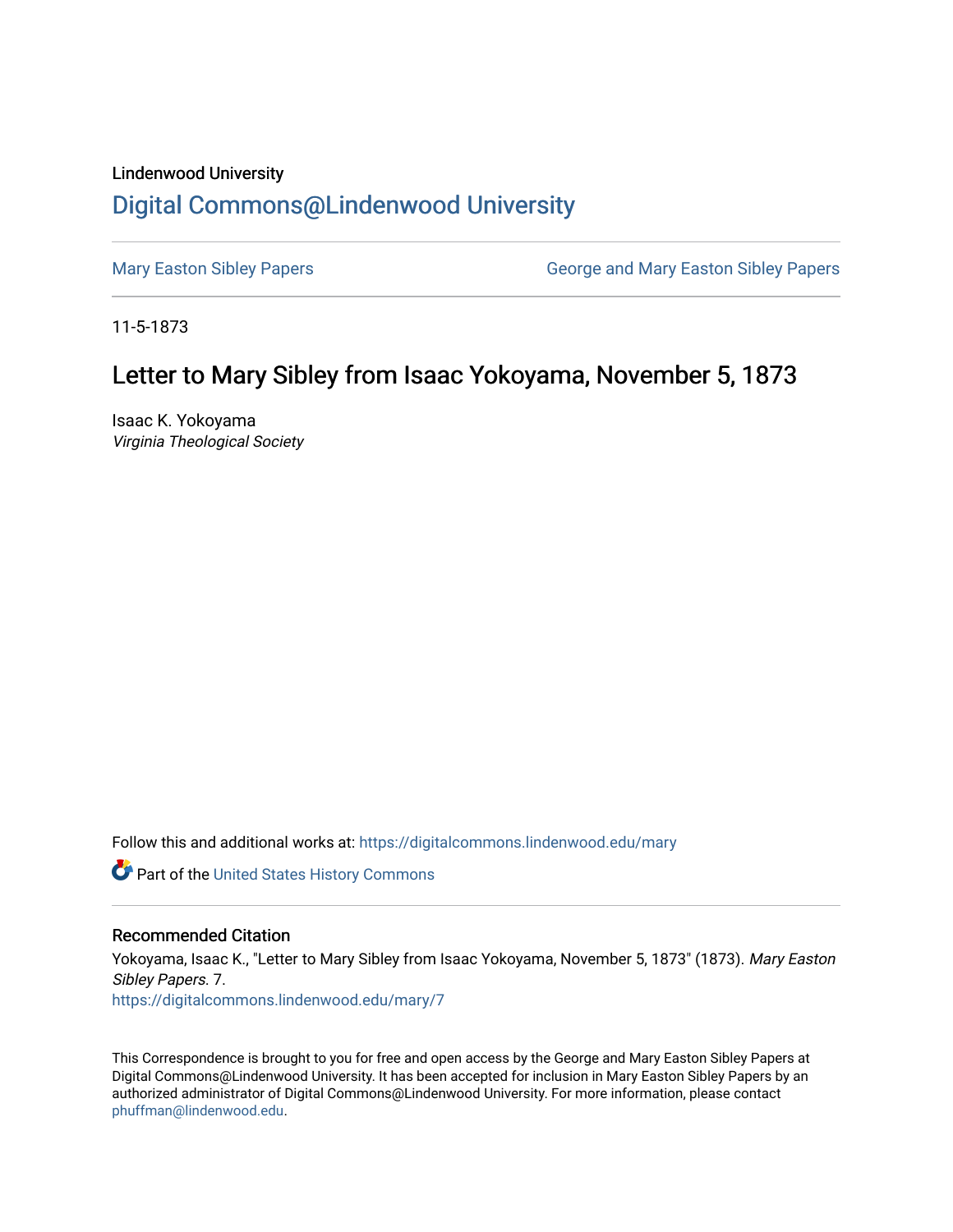The Sem. Alex. VA Nov. 5th 1873

Dear sir,

Please let me write a few lines to explain, why do I wish to send my sisters to so far distant school, while they could be educated with more suitable Christian educators, as it is spoken by Dr. Hepburn.

What does he mean by suitable education, I know not? Does he mean by that, to educate my sisters with comingled sentiments both of heathen & Christian?

I have been acquainted with the Dr. Hepburn for three years at Yokoyama, and also I am well acquainted with all missionary operations there.

But sir it is very painful to say that neither Japanese nor can explain vital point of Christianity.

Moreover we have no fit language to express true meaning of Sacred writing and our language never \_\_ used like an \_\_ ran tongue.

Therefore we must learn an English language to understand the Bible. But it is eand work to make it so as to understand the Bible.

Therefore if my sisters study the English there, by no means can they read the bible before three years at least.

This is the greatest objection that they stay at Yokoyama, while they are not connected, because there  $\mu$  no  $\mu$  bad, mean demoralized, sensual, base, and crippled place on earth like Yokoyama.

It will one great translation to \_\_, artless, and \_\_ girls & stay in no langerous place, away from their fathers care. Besides that there are hundred objection for them to stay at Yokoyama.

There every the way subjected to heathen power, and outside of missionary every thing is that leads to heathenism. May I speak more freely? Indeed my parents relations, friends & neighbors are blatant heathen, no be otherwise also. In spite of all these objections it is well, if they are corrected by the grace of our Savior, but if not, how lamentable, it is. Could I try great dangerous things?

For if they are not connected then they shall be lost for sure, also they shall be worse than they are under the care of their parents, for no respectable person will \_\_ with them, then.

But I have great hope of sending them to this country. Not only to become Christians but also to learn all the advantages of Christianity.

If any missionary at Yokoyama \_\_ of my sisters with all he can, yet they shall never be able to teach others, or there knowledges are limited, I am soon \_\_ they then come \_\_ they will enforce to hear the people, then there be no great benefit for the cause of Christ. But if they are instructed in this country they shall learn enough to teach others, that , we wanted.

If you have any good opinion in regard my sisters please let me know it.